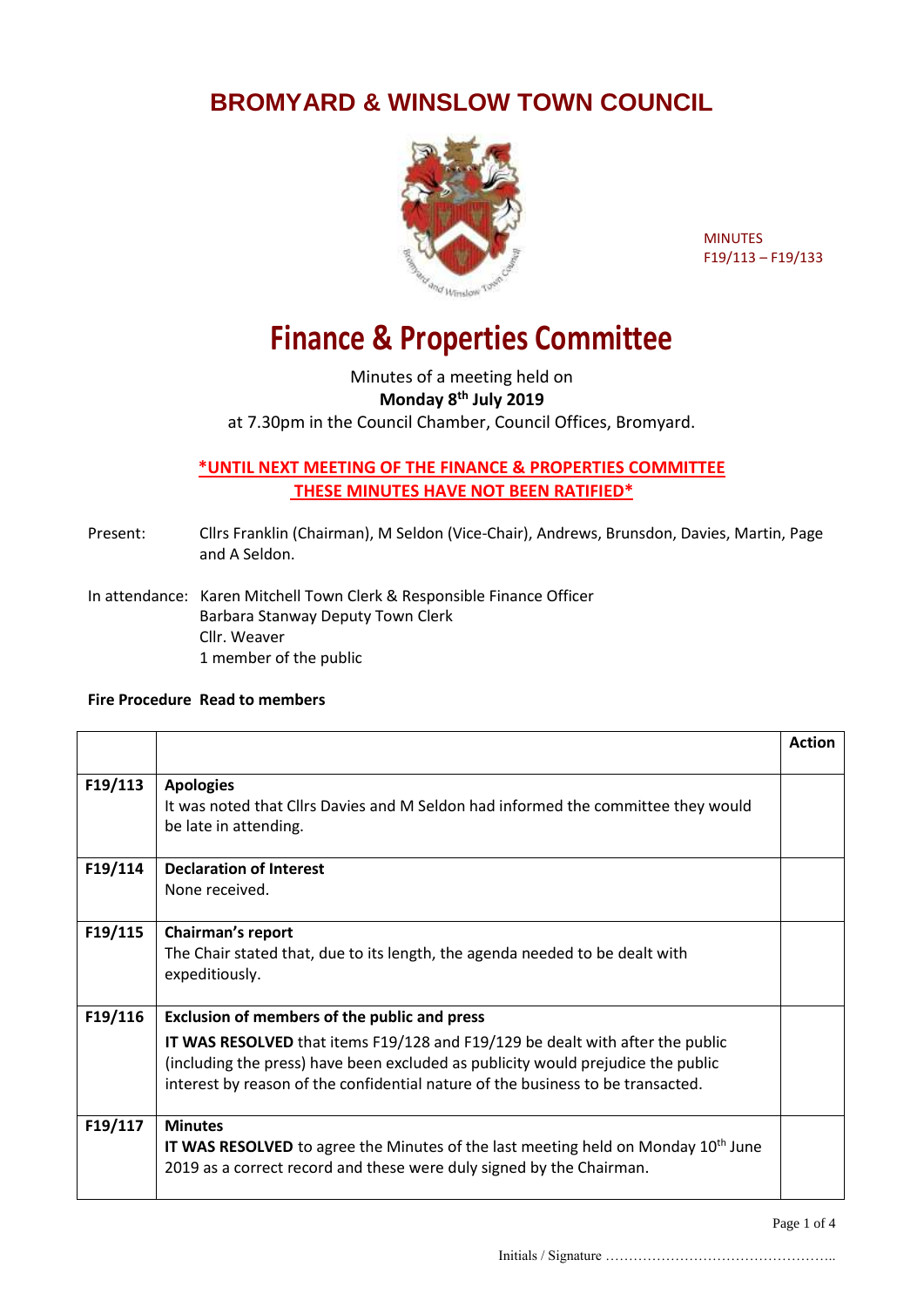| F19/118 | <b>Matters Arising - For information only:</b>                                                                        |  |
|---------|-----------------------------------------------------------------------------------------------------------------------|--|
|         | The Clerk advised members that                                                                                        |  |
|         | • The small fridge in $1^{st}$ floor kitchen has stopped working. A replacement (second                               |  |
|         | hand) fridge has been bought to replace the broken one in the 1 <sup>st</sup> floor kitchen.                          |  |
|         | • Cracked panes of glass on the ground floor of the Old Vicarage have been                                            |  |
|         | replaced.                                                                                                             |  |
|         | In addition:                                                                                                          |  |
|         | • The fire extinguishers had been serviced and three had been replaced                                                |  |
|         | The decorators had started work - one week early                                                                      |  |
|         | Cllr. Davies arrived to the meeting                                                                                   |  |
|         |                                                                                                                       |  |
| F19/119 | Matter Arising from the Minutes - FOR INFORMATION ONLY                                                                |  |
|         | The Clerk Reported                                                                                                    |  |
|         | • F19/101 - The Clerk suggested that the Lone Worker Policy review should take                                        |  |
|         | place at a Staffing Committee meeting - agreed.                                                                       |  |
|         | • F19/96 - Toilet signs on order, due $11^{th}$ July.                                                                 |  |
|         | • F19/82 - Chased drain survey company, will continue to do so.                                                       |  |
| F19/120 | <b>Finance</b>                                                                                                        |  |
|         | Cllr. M Seldon arrived to the meeting                                                                                 |  |
|         |                                                                                                                       |  |
|         | Income & Expenditure by Budget Heading:<br>a)<br>IT WAS RESOLVED to accept item a for the month of June 2019, with an |  |
|         | amendment that costs for the finance package support be moved to                                                      |  |
|         | "IT/Computer" costs from "Subscriptions"                                                                              |  |
|         |                                                                                                                       |  |
|         | <b>Bank Reconciliation:</b><br>b)                                                                                     |  |
|         | IT WAS RESOLVED to accept item b for the month of June 2019                                                           |  |
|         | Cllr. Andrews was nominated to initial the bank statements                                                            |  |
|         |                                                                                                                       |  |
|         | c)<br><b>Top Sheet</b>                                                                                                |  |
|         | IT WAS RESOLVED to accept item c for the month of                                                                     |  |
|         | <b>Accounts for Scrutiny:</b><br>d)                                                                                   |  |
|         | e) Contracts:                                                                                                         |  |
|         | IT WAS RESOLVED to accept items d & e, as per the agenda for the month of June                                        |  |
|         | 2019.                                                                                                                 |  |
|         |                                                                                                                       |  |
|         | Review of monthly payments.<br>f)                                                                                     |  |
|         | IT WAS RESOLVED to accept item f for the month of June 2019 and Cllr. M Seldon<br>signed the report.                  |  |
|         |                                                                                                                       |  |
|         | Item for payment - Mayors Invitation<br>g)                                                                            |  |
|         | Cllr. Page asked for this item to be withdrawn from the agenda                                                        |  |
|         |                                                                                                                       |  |
| F19/121 | Internal Audit - Review of the system of internal audit                                                               |  |
|         | Cllr. A Seldon spoke to the meeting, referring to two previously circulated documents                                 |  |
|         | obtained from Wem Council, he recommended that the Town Council adopted                                               |  |
|         | something similar. Cllr. Seldon also recommended a full review of the Internal Audit                                  |  |
|         | and the employment of a professional auditing company to carry out an interim audit.<br>Discussion followed,          |  |
|         | IT WAS RESOLVED to move to the next item of business.                                                                 |  |
|         |                                                                                                                       |  |

Initials / Signature …………………………………………..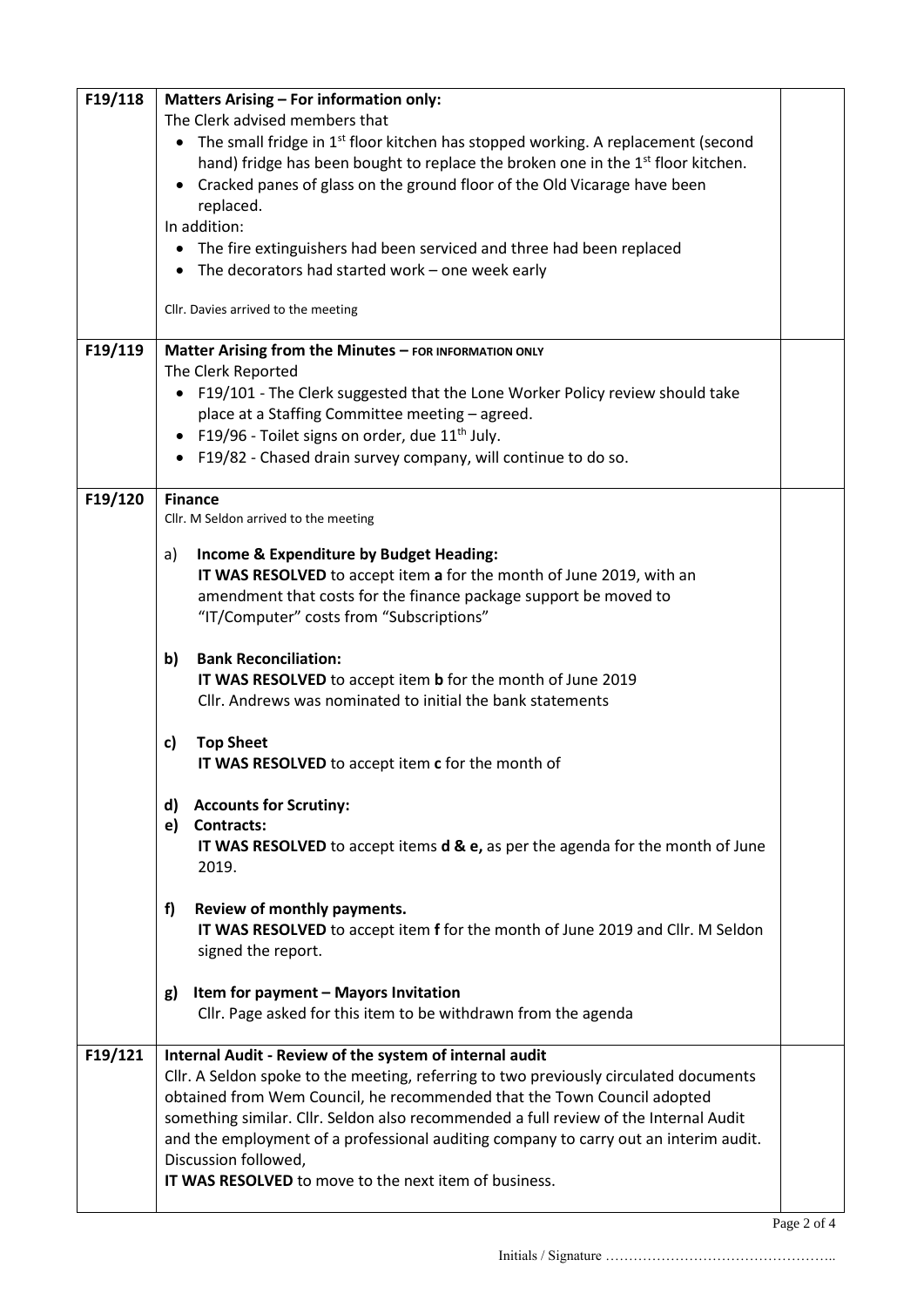| F19/122 | <b>Management of Internal Controls</b><br>Members reviewed the above-named document, previously circulated, and made some<br>amendments to sections;<br>(a) Alter to reflect the payroll now contracted out<br>Alter item to include "invoices over the value of £2,500 are recommended to Full<br>Council and also that when necessary some invoices go straight to full Council for<br>scrutiny.<br>(b) Alter to read Risk Management reports will be produced as necessary for all<br>events organised by or permitted by the Council.<br>IT WAS RESOLVED that with these amendments the document be recommended to full<br>Council.                                                                                                                                                                                                                                                                                                                                                                                                                                                |  |
|---------|----------------------------------------------------------------------------------------------------------------------------------------------------------------------------------------------------------------------------------------------------------------------------------------------------------------------------------------------------------------------------------------------------------------------------------------------------------------------------------------------------------------------------------------------------------------------------------------------------------------------------------------------------------------------------------------------------------------------------------------------------------------------------------------------------------------------------------------------------------------------------------------------------------------------------------------------------------------------------------------------------------------------------------------------------------------------------------------|--|
| F19/123 | <b>Internal Financial Controls - Day to Day Procedures</b><br>Members reviewed the above-named document, previously circulated, and made an<br>amendment;<br>The "Salaries and Wages" section to be altered to reflect the current use of outside<br>contractors for these payments.<br>IT WAS RESOLVED that with these amendments the document be recommended to full<br>Council.                                                                                                                                                                                                                                                                                                                                                                                                                                                                                                                                                                                                                                                                                                     |  |
| F19/124 | <b>Council Asset Register</b><br>IT WAS RESOLVED to accept the Asset Register and recommend it to full Council.                                                                                                                                                                                                                                                                                                                                                                                                                                                                                                                                                                                                                                                                                                                                                                                                                                                                                                                                                                        |  |
| F19/125 | <b>Policies and Procedures</b><br>1) Grant Policy<br>IT WAS RESOLVED to recommend the Grant Policy and Application Form to Council<br>with the following amendments.<br>1.1. Page 1 item 4 the grant will benefit the area and a significant number of its<br>residents<br>1.2. Page 2 remove items 1,5 and 7<br>Discussion followed and it was agreed that some wording in the Policy does not<br>match that in the application form.<br>IT WAS RESOLVED to amend item 9 of the application form.<br>Please give details of other sources of income towards the project including any<br>other funding streams applied for in regard to this application.<br>2) Financial Reserves Policy<br>Cllr. A Seldon proposed the Policy remain the same. Cllr. Page raised his concern<br>regarding item 4.5 and the minimum level of Reserves indicated, he felt this was<br>not sufficient. Discussion followed and Cllr. Seldon accepted an amendment to<br>raise the minimum level of Reserves held by the Council to a value of "3 months of<br>the expenditure of that financial year". |  |
|         | IT WAS RESOLVED to recommend the Financial Reserves Policy, with the above<br>amendment to full Council.                                                                                                                                                                                                                                                                                                                                                                                                                                                                                                                                                                                                                                                                                                                                                                                                                                                                                                                                                                               |  |
| F19/126 | <b>Grants</b><br>Cllr. Seldon declared a non-pecuniary interest in the grant application from HOPE.<br>1.                                                                                                                                                                                                                                                                                                                                                                                                                                                                                                                                                                                                                                                                                                                                                                                                                                                                                                                                                                              |  |
|         | Members discussed the application.                                                                                                                                                                                                                                                                                                                                                                                                                                                                                                                                                                                                                                                                                                                                                                                                                                                                                                                                                                                                                                                     |  |
|         | IT WAS RESOLVED to award a grant to the HOPE Family Centre in the sum of £980.00.<br>End of Grant reports from Bromyard Festival of Town Criers and Royal British<br>2.<br>Legion Bromyard Branch were noted.                                                                                                                                                                                                                                                                                                                                                                                                                                                                                                                                                                                                                                                                                                                                                                                                                                                                          |  |